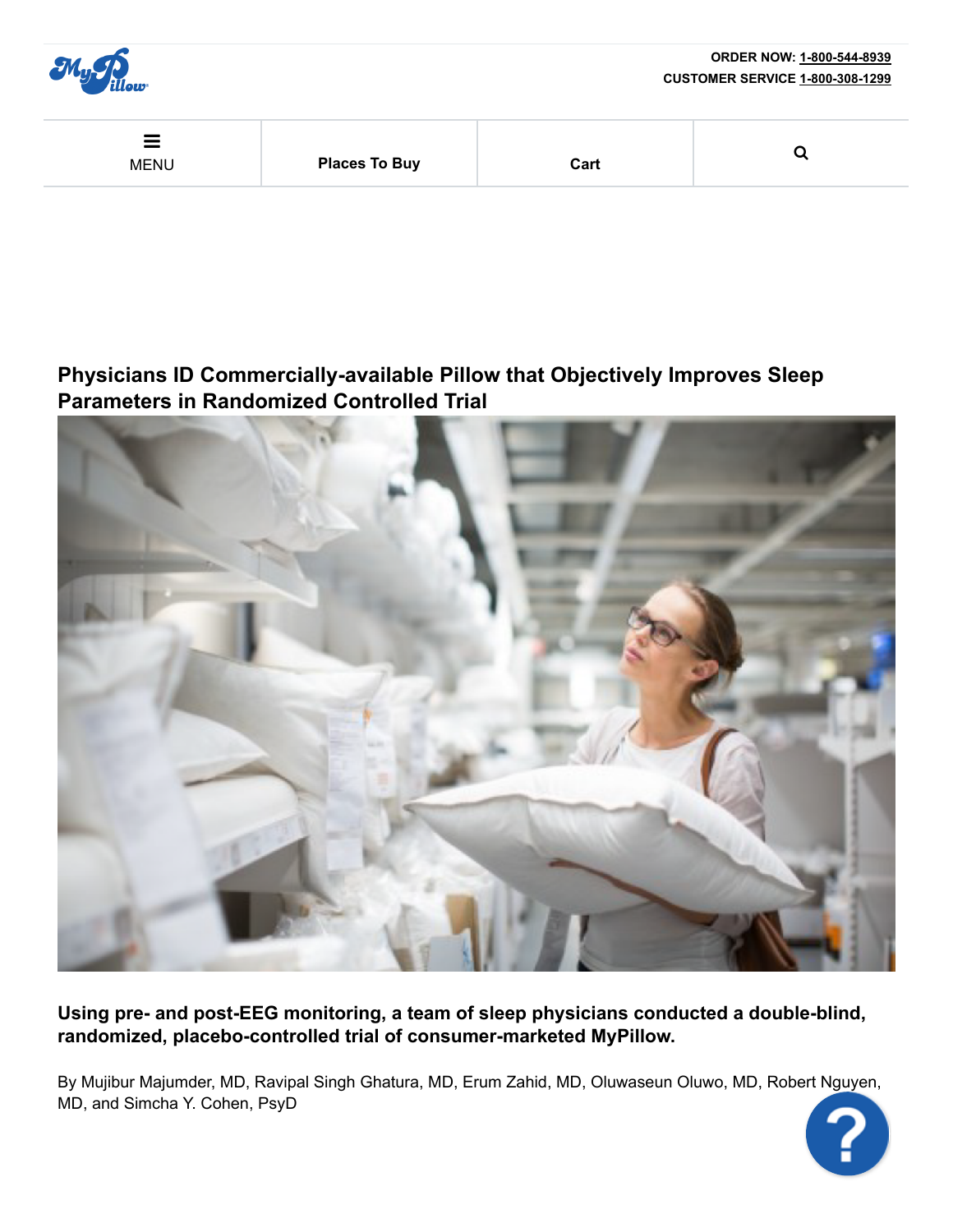Non-medical sleep devices have become a big consumer industry. These include self-adjusting beds and mattresses, snore-monitoring pillows, and wearables like the Apple Watch that can track sleep motion patterns and vitals. But studies have not focused on using athome sleep electroencephalogram (EEG) monitoring to investigate the physiological differences with any of the widely-marketed pillows that receive subjective testimonials about enhanced sleep.

Our study evaluates the physiological changes that occur when using pillows that promote themselves as helping to provide a better night's sleep. Emails were sent to five pillow companies; a response of interest was received by one company, MyPillow. We, the authors, did not have any preexisting relationships with MyPillow.

### **Pillow Market Factors**

Increasing consumer awareness about pillows that can suit specific sleep positions has changed the dynamics of the pillows market globally, according to a report by Market Research Future. The global pillows market has seen significant growth in both decorative and functional pillows. Pillows that have "therapy" features are growing at a faster rate than pillows that promote other aspects like cooling, anti-static, or antibacterial features, according to Market Research Future.<sup>1</sup>

# **Study Design**

Our goal was to study the physiological changes in sleep, as measured by the Sleep Profiler by Advanced Brain Monitoring, for people sleeping on traditional down pillows versus the foam MyPillow Classic Pillow. We set up a double blind randomized placebo-controlled study of adults ages 50 years and older in Brooklyn, NY. We initially attempted to recruit study participants from the diverse ethnic populations who live in Brooklyn. We posted ads in public places with a phone number supplied for response. We targeted Latino/Hispanic, Jewish, African-American, Chinese, Middle Eastern, and Russian populations. Our strongest response by far was from the Russian population. For reasons of reliability, we decided to draw our entire sample from participants of Russian ethnicity. The study duration was three months. This included a baseline pre-test and two tests after a month on each pillow. The participants received monetary compensation for full participation in the study.

There appeared to be a high dropout rate, which we attribute to the length of the study. Three months is a long time for someone to remain entirely engaged in research. We addressed this by speaking to every participant weekly, asking them questions regarding their compliance to the study and their use of the pillow.

The study was conducted in stages. The intent was for both pillows to be compared to baseline, but many of the subjects who started stage one with MyPillow did not want to switch to the placebo pillow. In those cases, we considered them as participants for the evaluation of MyPillow. We also found we needed to adjust our incentive distribution. Initially, we were paying participants after each stage; in that scenario many people accepted the first payment and then stopped.

This resulted in our using partial data for some, and discarding other data entirely because we were not confident in the integrity of their compliance. There was a component of the weekly questionnaire that was designed to measure response bias. If we felt that a participant was tailoring their responses to satisfy us, then we chose not to use the data.

Inclusion criteria were adults ages 50 and older. Exclusion criteria were: CPAP/BiPAP dependent/respiratory failure, cervical radiculopathy, dementia, extreme depression or anxiety, seizure disorder, surgery (post-op  $\leq 2$  weeks), and bed bound/nonambulatory.

Initially 162 nursing home residents were recruited. After initializing the baseline testing and distribution of the initial pillow, we recognized this population would present serious challenges. Even the higher functioning residents had some issues with memory recall, which would have led to significant recall bias. We determined this population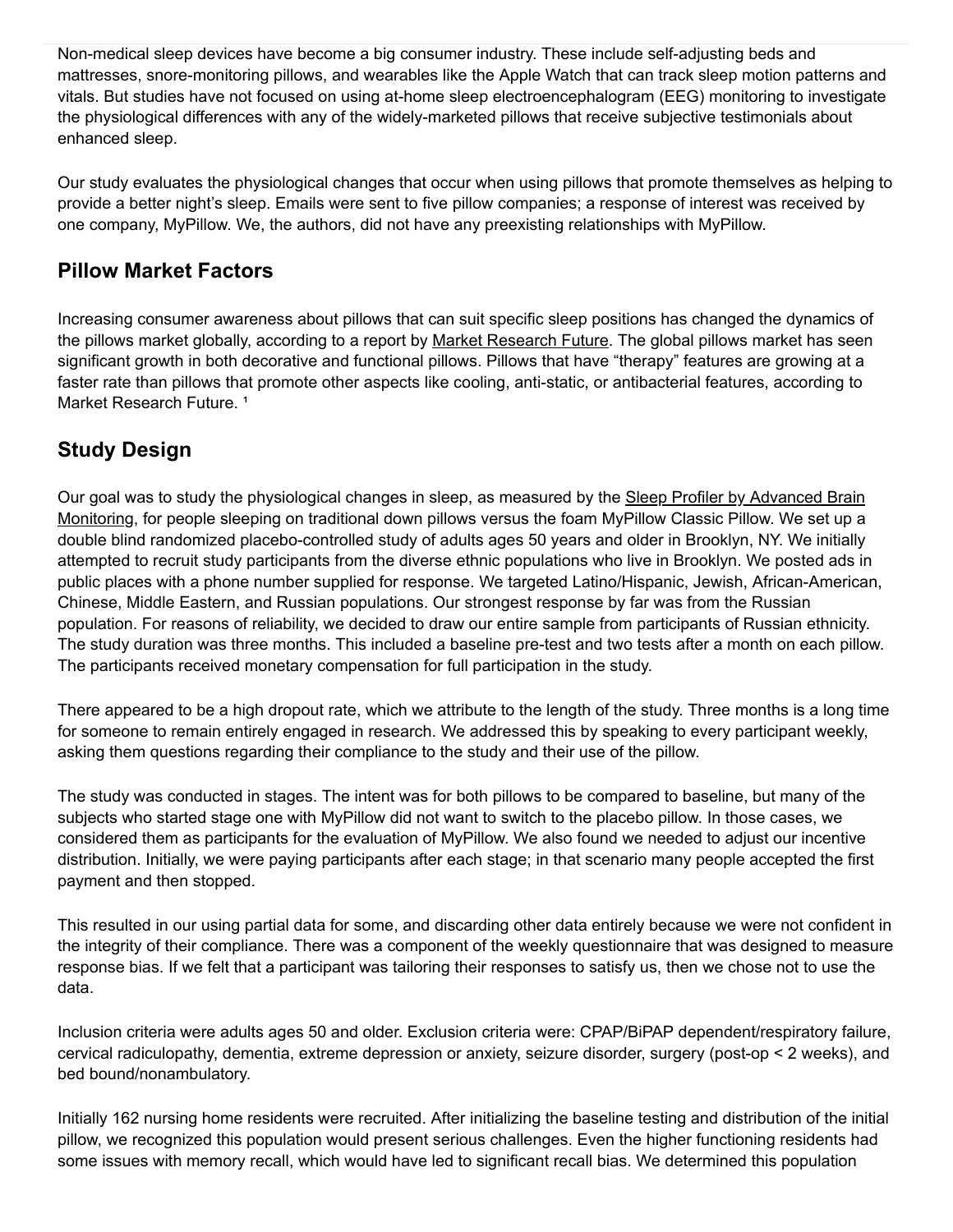would not work for our study.

We then recruited an additional 520 participants. 145 of those individuals were not able to complete stage one of the research. Some dropouts did not answer our calls; others refused to continue and told us to no longer call them. A large number of participants (98) refused to discontinue using MyPillow and switch to the placebo down pillow. An additional 43 individuals were eliminated due to questionable integrity in their responses on the weekly questionnaires.

After all dropouts were accounted for, 234 participants remained (131 females and 103 males). After data cleaning, 42 participants were further excluded. So 192 subjects were included in the final analysis. Mean weight of the participants was 178.20 lbs. Participants were tested at baseline using their existing pillows by Qualmed Sleep Diagnostics LLC, a licensed independent diagnostic testing facility (IDTF). Sleep data was collected using the Sleep Profiler, which was chosen because it measures three channels of frontal EEG, pulse rate, quantitative snoring, and head movement, as well as head position. All testing was done in the participants' own homes.

Participants were randomly assigned a study identification number upon recruitment. Subjects were then randomly provided with either a MyPillow Classic pillow or a goose down pillow. The goose down pillow was chosen as a placebo because it was of the same size, shape, and loft (height as it lays flat on a bed) as the MyPillow Classic pillow when both were unpacked and fluffed. Both pillows were randomly shrink-wrapped and packed by an independent party not directly associated with the study. Subjects were then randomly provided with either MyPillow or the goose down pillow placebo. Identical instructions to fluff and adjust the pillow were included with all pillows distributed.

Sleep testing was repeated after one month of use. The IDFT techs were not given data regarding the type of pillow each patient received. After 30 days, patients who received the down pillow were given MyPillow, and the patients given the MyPillow switched to the down pillow. After another 30 days, another overnight sleep study was done.

## **Data Analysis**

Measurements obtained from the tests were continuous variables. The means of the results for the selected variables were obtained at baseline and compared with values obtained using MyPillow and in some cases the placebo pillow. This was achieved using paired sample T-tests. All analysis were done using SPSS ver. 23.

Initially the study was designed to compare MyPillow to a placebo. However many participants refused to switch to placebo down pillows after using MyPillow for the first month. This resulted in many patients not completing the study with the placebo. Our results produced a strong measure of how MyPillow compared to baseline, but due to the significant difference in sample (N) size, not compared to the placebo. For this reason, we are not including any comparative results between MyPillow and the placebo.

## **Results**

#### **1.) Quantity of Sleep**

The first parameter studied was sleep duration at night. Total sleep time from study participants was unchanged from baseline after one month of MyPillow use. However, there were changes in the patterns of sleep as shown from further analysis (to be discussed later in this article).

#### **2.) Changes in Sleep Position**

The mean of the sum of supine time, measured one month after use of MyPillow, was significantly lower when compared to baseline (mean difference: 1.33, p-0.035). Participants were 55.9% less likely to stay in a supine position with use of MyPillow. In contrast, after use of the placebo pillow, there was no significant change in supine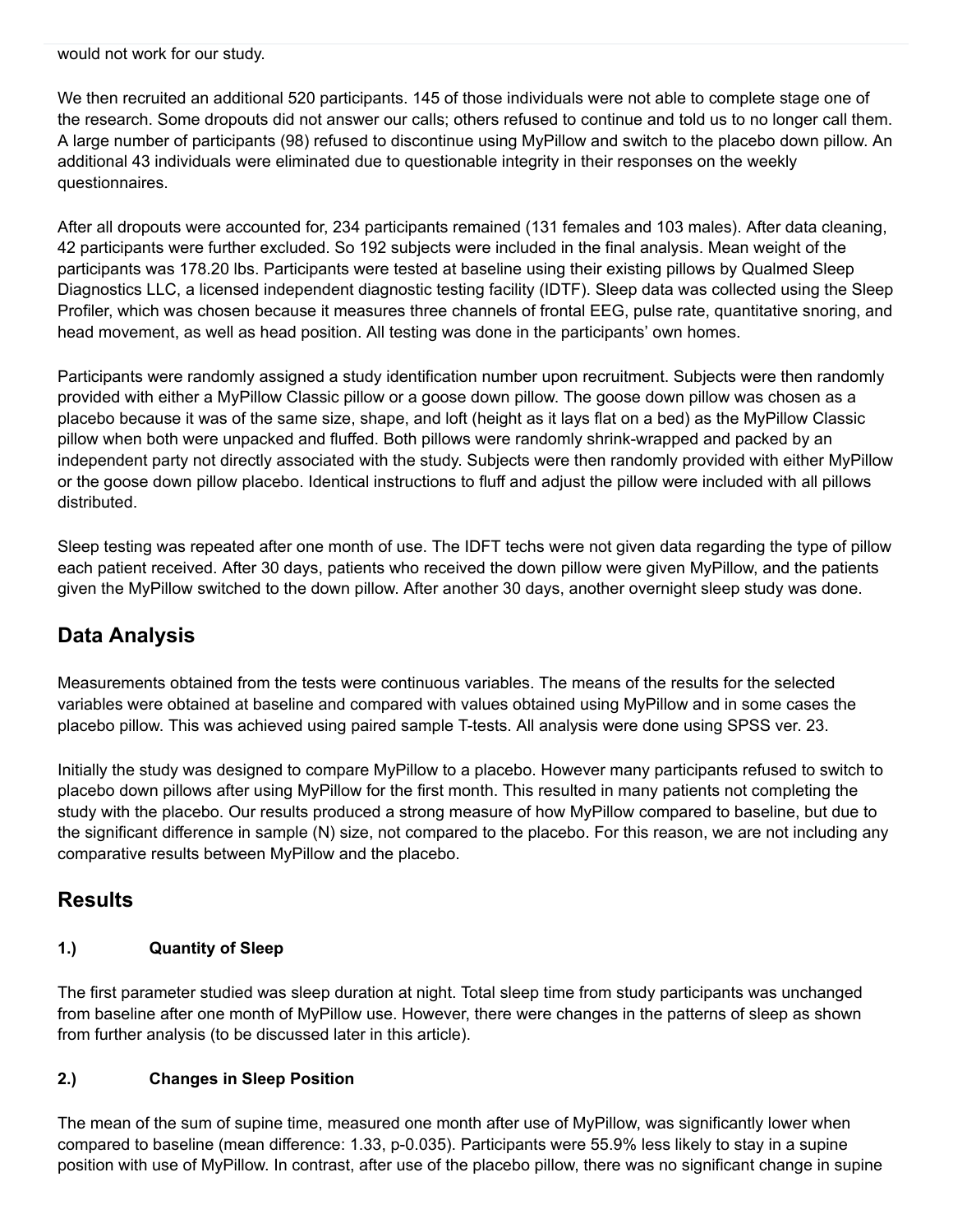time when compared to baseline.

#### **3.) Sleep Efficiency and Latency**

Sleep efficiency can be defined as the ratio between the total sleep time and the total recorded time (TRT). Difficulties in either initiating or maintaining sleep may lead to reduced sleep efficiency, which can be related to various conditions and disorders such as hypertension, obesity, and depression. After one month of sleeping with MyPillow, all participants indicated some degree of improvement in their sleep onset compared to baseline measurements.

### **4.) Sleep Stages**

There are four stages of sleep, which include nonREM (NREM) and REM sleep. Stage 1, lightest sleep, occurs at the beginning of the night and is 5% of the sleep time. Stage 2 sleep is 55% to 60% of total sleep time (TST). Deep sleep, also known as "slow wave" or delta sleep, takes place in Stage 3, consisting of about 20% of the TST. The percentage of sleep that constituted NREM increased when measurements were taken after the use of MyPillow. NREM percentage increased from  $28.98\%$  to  $33.68\%$  (p-0.012).

Our research concluded that all participants who slept with MyPillow experienced positive change in their REM and NREM sleep patterns. This indicates that MyPillow transcends comfort and actually changes the neurological process of sleep. The major changes were seen in the alpha and delta stages of sleep. Sum of delta sleep improved significantly in over 50% of the participants with the use of MyPillow (mean difference: -1.79, p-0.035). Alpha showed similar results (mean difference: -2.054, p-0.02). The rest of the results are as follows; N2 and N3 (delta) (mean difference:  $-2.00$ , p $-0.02$ ) and sum of N2 and N3 (delta) (mean difference:  $-1.71$ , p $-0.04$ ). Deep sleep, measured as duration of stage N2 and N3 (delta), was improved by an average of 14% of the participants after using MyPillow for one month, with 60% of participants seeing improvement and no participants seeing a decrease. Delta sleep is when the body repairs muscles and tissues, stimulates growth and development, boosts immune function and builds up energy for the next day.

#### **5.) Respiratory Parameters**

A.) **Changes in apneahypopnea Index (AHI).** 96% of all participants experienced a reduction in AHI after using MyPillow for one month. The mean of apnea overall events reduced by 4.53, a 26.93% change (p-0.04). Hypopnea overall events reduced by a mean of 3.83 at baseline to 10.73 after use of MyPillow.

What's more, after one month of use of MyPillow, the AHI was reduced overall. These changes were from a baseline of 29.16 to 22.34, a decrease of 23.39%, which is statistically significant at the 0.05 level (p-0.03). On further analysis, AHI REM and AHI NREM events were decreased after the use of MyPillow. These were also both statistically significant. (AHI REM events mean difference: 2.38, p-0.02; AHI NREM events mean difference: 6.24, p-0.027). In a closer analysis, 77% of the participants experienced a significant reduction in both AHI NREM and AHI REM events.

33% of the participants showed an adverse effect: increased hypopnic episodes. Nonresponders averaged only 2 to 3 nights a week with the pillow. This is far less than the desired full month use that is what we were measuring. This may have played a role in their increase of episodes.

B.) **Changes in oxygenation**. Measurements of the oxygen saturdation (SPO2) after one month of use of MyPillow showed an increase in mean SPO from  $92.83$  to  $93.23$  when compared to baseline ( $p-0.06$ ). 66% of the participants showed an increase in oxygenation.

All of the above discussed respiratory variables were also more likely to be influenced by positional obstructive sleep apnea (POSA).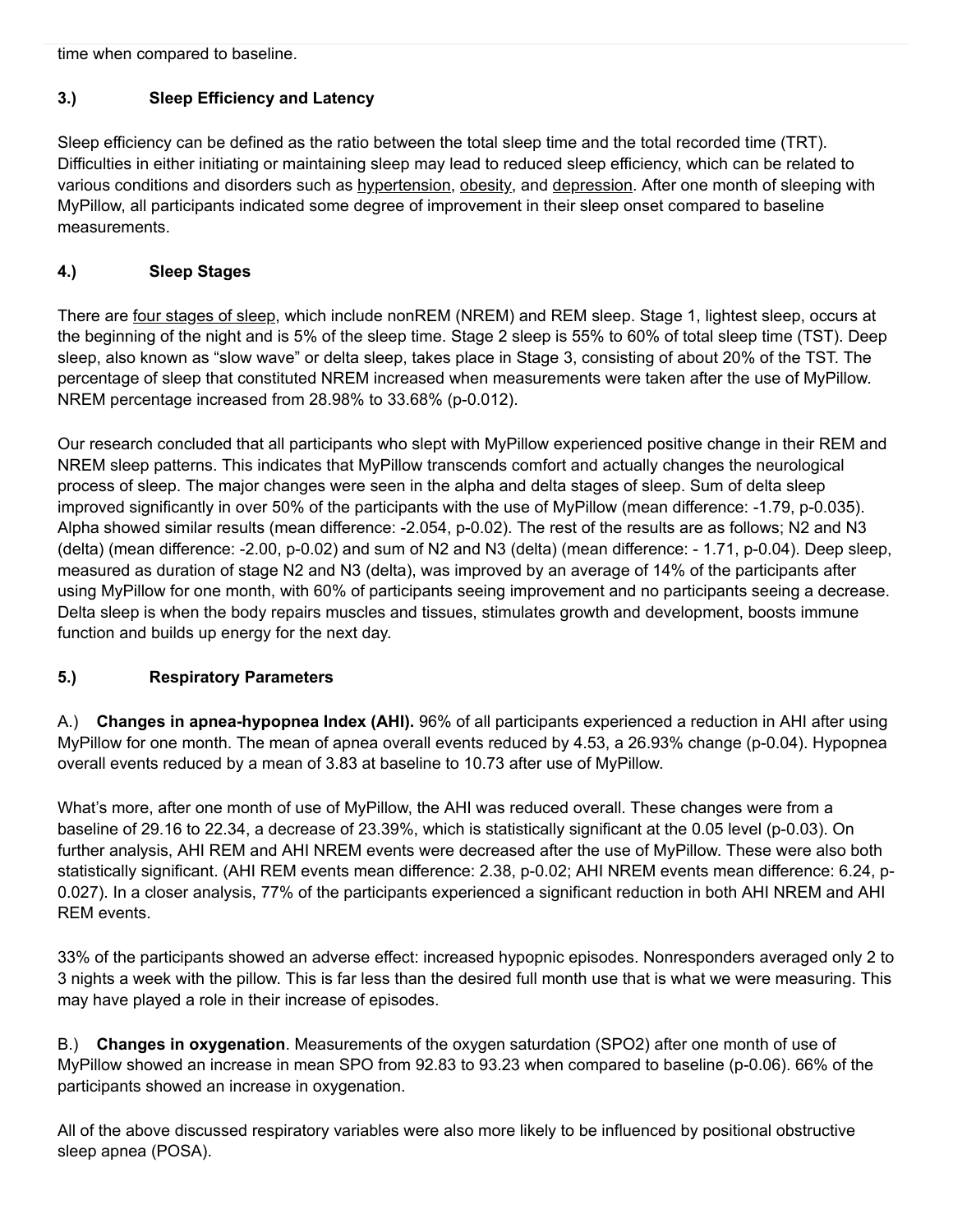C.) **Snoring.** 66% of the participants indicated a reduction in snoring at 30 dB. The mean sum of snoring at 30 dB reduced from 48.13 to 44.12. Likewise, in the supine position, 63% of the participants showed a reduction in loud snoring measured at 60 dB from 9.60 to 6.77, a mean decrease of 29.5% after one month use of MyPillow. These results showed a strong positive trend nearing statistical significance. Additionally, snoring arousals were reduced from 44.07 to 35.57 after one month's use of MyPillow and was statistically significant (p-0.001). Higher decibels of snoring are the typical cause of awakenings from snoring. The strong evidence of reduced snoring arousals from the use of MyPillow supports the conclusion that use of MyPillow reduced loud snoring.

#### **6.) Arousals and Awakenings**

Arousals, interruptions of sleep with a duration of 3 seconds and above, can be due to sleep-disordered breathing or other sleep disorders and may also occur without a specific pathology. The result of each arousal is a return to a lighter stage of sleep. Arousals lasting more than 15 seconds become an awakening. We are usually oblivious to these arousals but may be aware of awakenings.<sup>7</sup>

The major differences in arousals and awakenings were shown by a decrease in number of snoring arousals. This reduced by 12.5%, from a mean of 44.62 at baseline to 30.38 with use of MyPillow, and was statistically significant (p-0.001). In addition, we found that 60% of the participants experienced less awakenings, which are neurological sleep disturbances often due to noise or movement. Both of these findings indicate that study participants using MyPillow experienced a more restful sleep.

A reduction in pulse rate was demonstrated when compared with baseline. Mean baseline maximum pulse was 63.88. This reduced to 55.85 with MyPillow and was statistically significant (mean difference: 8.03, p-0.015). Overall, mean pulse rate was also lower with the use of MyPillow (mean difference: 5.88, p-0.025), an improvement of 12.5%.

### **Discussion**

In this study, the MyPillow was shown to decrease snoring and apneic episodes. A pillow's function is based on the position it takes when interacting with the head and neck. This allows us to conclude that the interaction that occurs in the neck and throat area with the positioning of this pillow generates a more open airway.

Our conclusion is that this is specific to the MyPillow and the ability of its patented fill to be adjusted in a way to achieve each person's proper alignment. The pillow's ability to maintain form allows the person's body to achieve the optimal head to bed angle, which opens up the airways and so reduces episodes of apnea. The ability of the pillow to stabilize this position decreases episodes of positional sleep apnea in study participants. This result was significant and not affected by age, weight, height, or gender. Although the MyPillow used for this study was the "Classic" model, we would not expect any differences in the results with other MyPillow pillows using the same patented fill.

Supine sleep positions have been associated with increased frequency of obstructive sleep apnea. Positional therapy has been demonstrated in previous studies as an effective means of managing positional obstructive sleep apnea (POSA). We observed that with the use of MyPillow, participants were 55% less likely to remain in the supine position, which suggests an effectiveness of MyPillow as a useful device in positional therapy.

A recent study showed that pillow shape, temperature, and cervical angle influences pillow comfort. Traditional memory foam pillows have a round curvature design that supports the head, but compression from head weight might not give enough support. Down feather pillows are very soft and can either be propped up too high or go flat. Suboptimal head height may cause cervical kyphosis and result in the narrowing of the airway, which itself may lead to obstructed breathing and snoring.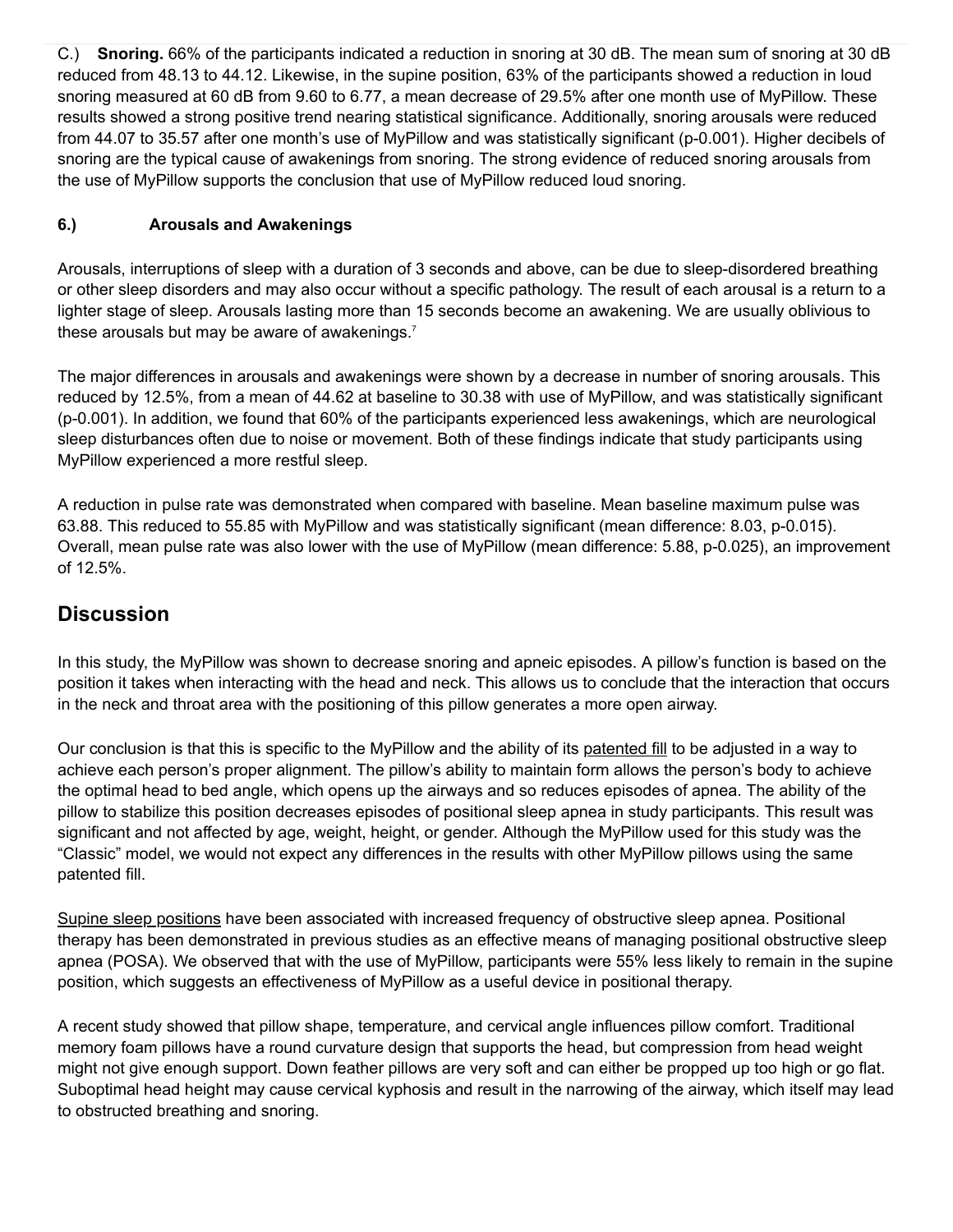Our study also showed that MyPillow lead to less interruptions during sleep when examining snoring arousals and pulse rate increases. There was a 12.5% decrease in mean pulse rates in study participants using MyPillow after one month. Previous studies have demonstrated an association between poor sleep and failure of blood pressure to reduce during sleep. These "nondipper" patterns have been linked with the progression of diseases related to poorly controlled blood pressure such as chronic kidney disease. It is possible that elevated pulse rates during sleep may also be associated with adverse cardiovascular conditions as well.

The average number of snoring arousals during sleep decreased 12.5% with MyPillow. Arousals cause interruption in the sleep cycle and can lead to decreased time in REM sleep. This results in feelings of incomplete sleep and complaints of not getting enough rest. The effect on decreased POSA can also be supported by the increase in mean oxygen saturation. Participants, after one month of use of MyPillow, experienced an average increase of duration of deep sleep by 14% when compared to baseline status.

The main limitation is that we did not perform physical measurements, such as head and shoulder height or head to bed angle, prior to and after sleep. A follow-up study is being conducted where individuals are filmed, measured, and observed while sleeping on MyPillow.

## **Conflicts of Interest**

MyPillow pillows and study funding were provided by MyPillow. They did not have any input regarding the design, execution, data analysis or results of the study.

## **Conclusion**

MyPillow is not a medical device and is not intended to diagnose, treat, mitigate, or cure any disease.

In our study, MyPillow was shown to improve sleep parameters. MyPillow was shown to change and improve the quality of sleep by increasing restorative delta deep sleep. MyPillow was shown to decrease sleep interruptions generally and sleep interruptions specifically from snoring. Study participants using MyPillow had less awakenings during the night. These results indicate that study participants using MyPillow experienced a deeper, more restful sleep.

Apnea and hypopnea events were significantly decreased after one month of switching to MyPillow. This could be due to the ability of the MyPillow patented fill to be adjusted to each patient's optimal height to stabilize the neck and open the airways and improve sleep in people with positional obstructive sleep apnea. This was also demonstrated by a reduced duration of sleeping in the supine position during use. Overall, 78% of participants who used MyPillow showed improvement in their sleep after using MyPillow.

Mujibur R Majumder, MD, MPH, FCCP, is principal investigator. He is board-certified in sleep medicine, internal medicine, pulmonology, geriatric medicine, and critical care medicine. He is associate professor of clinical medicine, director of sleep medicine, and associate director of critical care medicine at Brookdale University Hospital Medical Center in Brooklyn, NY.

Erum M. Zahid, MD, is board certified in sleep medicine, pulmonology, critical care, and internal medicine. He is associate director of sleep medicine at Brookdale University Hospital Medical Center in Brooklyn, NY.

Oluwaseun Oluwo, MD, MBBS, MPH, works at Brookdale University Hospital Medical Center in Brooklyn, NY.

Ravipal Singh Ghatoura, MD, at staff physician at Essen Medical Associates in Bronx, NY.

Robert Nguyen, MD, wors at Brookdale University Hospital, Medical Center in Brooklyn, NY.